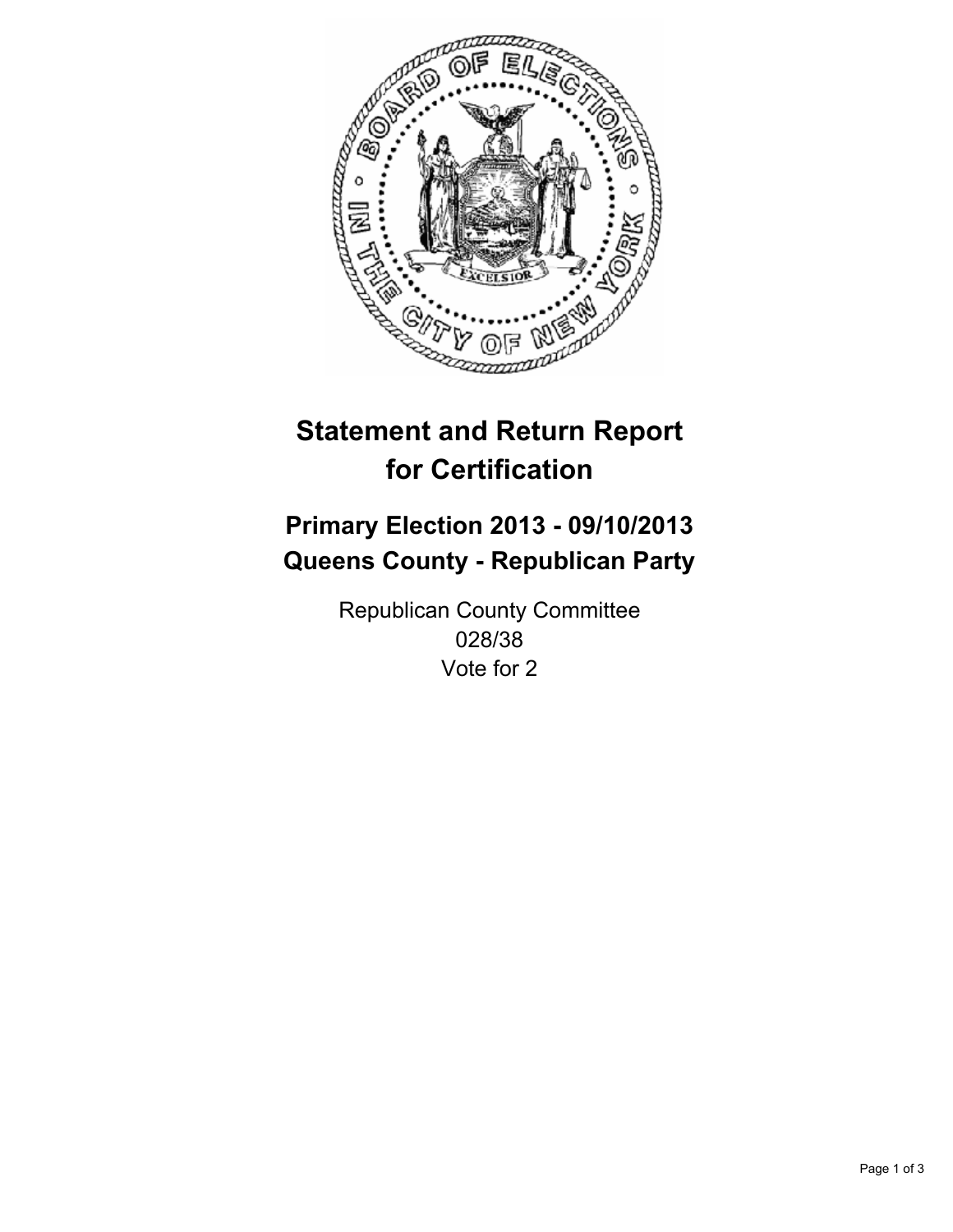

## **Assembly District 38**

| <b>EMERGENCY</b>           | 0        |
|----------------------------|----------|
| ABSENTEE/MILITARY          | 0        |
| <b>FEDERAL</b>             | 0        |
| SPECIAL PRESIDENTIAL       | 0        |
| <b>AFFIDAVIT</b>           | $\Omega$ |
| NICHOLAS F. BELLUCCI       | 8        |
| <b>CHRISTINA SCHEWCZUK</b> | 4        |
| TONI ANN G. RINALDO        | 23       |
| ROBERT L. RINALDO          | 22       |
| <b>Total Votes</b>         | 57       |